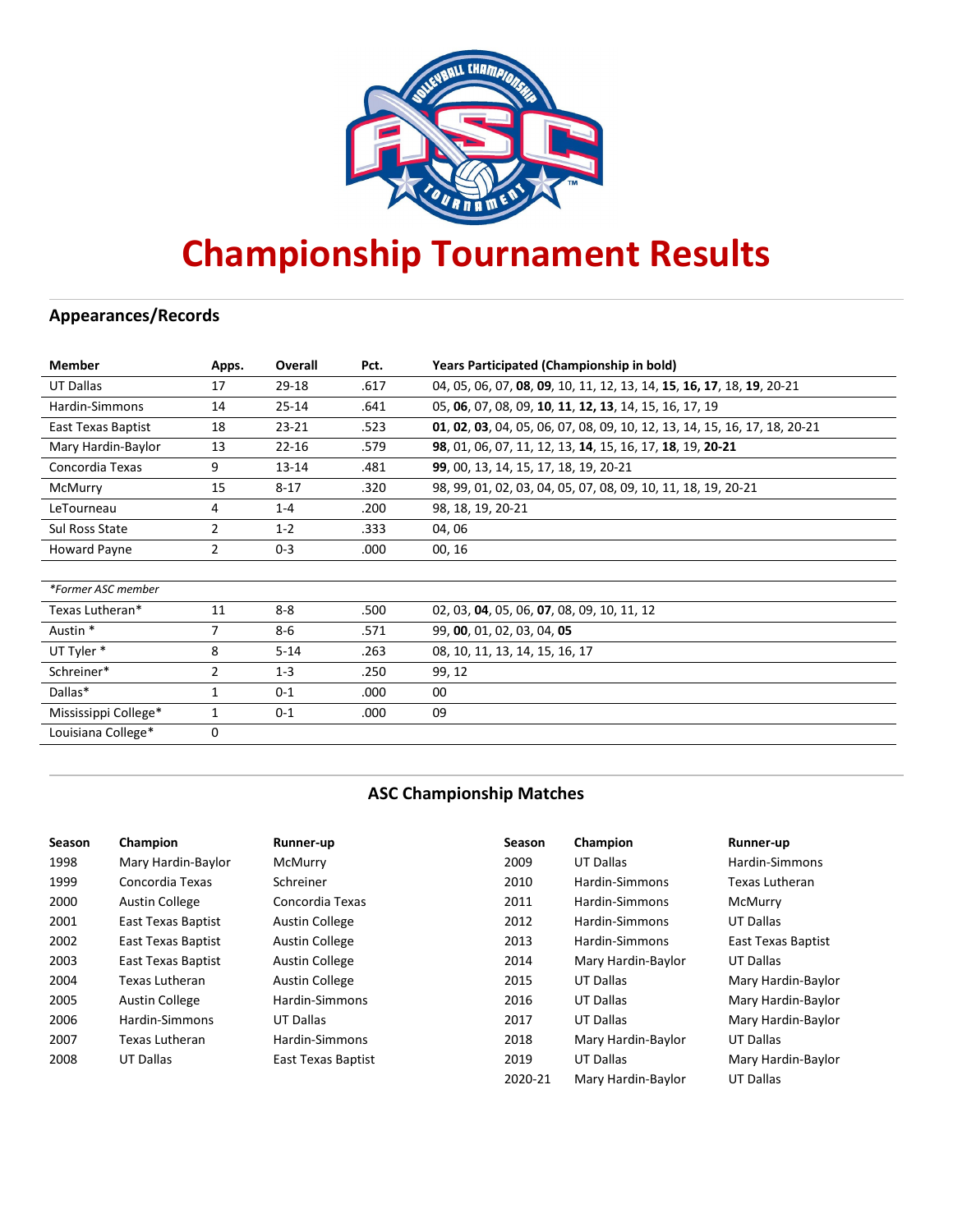#### **1996-1997**

#### No ASC Tournament

*ASC Championship Bracket 4 Teams: 1998-2003 Two-Division Schedule Format*

# **1998**

*Belton, Texas / University of Mary Hardin-Baylor*

| <b>Tournament Seeds</b> | Place                 |
|-------------------------|-----------------------|
| <b>East Division</b>    | 1. Mary Hardin-Baylor |
| 1. Austin               | 2. McMurry            |
| 2. LeTourneau           | 3. Austin College     |
|                         | LeTourneau            |
| <b>West Division</b>    |                       |

- 1. Mary Hardin-Baylor
- 2. McMurry

| Date      | Round        | Matchup                                                   |
|-----------|--------------|-----------------------------------------------------------|
| - N 6     | Semifinal    | McMurry def. Austin, 16-14, 15-11, 15-8                   |
| <b>N6</b> | Semifinal    | Mary Hardin-Baylor def. LeTourneau, 15-8, 15-4, 15-8      |
| N 7       | Championship | Mary Hardin-Baylor def. McMurry, 15-6, 15-4, 13-15, 15-10 |

#### **1999**

*Austin, Texas / Concordia University at Austin*

| <b>Tournament Seeds</b> | <b>Place</b>        |
|-------------------------|---------------------|
| <b>East Division</b>    | 1. Concordia Austin |
| 1. Concordia Austin     | 2. Schreiner        |
| 2. Austin               | 3. Austin           |
|                         | McMurry             |
| West Division           |                     |

- 1. Schreiner
- 2. McMurry

#### **Date Round Matchup**

| N 5 | Semifinal    | Schreiner def. Austin, 8-15, 15-6, 15-4, 13-15, 15-11 |
|-----|--------------|-------------------------------------------------------|
| N 5 | Semifinal    | Concordia Austin def. McMurry, 15-7, 15-5, 15-7       |
| N 6 | Championship | Concordia Austin def. Schreiner, 15-10, 15-6, 15-13   |

#### **2000**

*Austin, Texas / Concordia University at Austin*

| <b>Tournament Seeds</b> | Place               |
|-------------------------|---------------------|
| <b>East Division</b>    | 1. Austin           |
| 1. Austin               | 2. Concordia Austin |
| 2. Dallas               | 3. Howard Payne     |
|                         | Dallas              |
| <b>West Division</b>    |                     |

1. Concordia Austin

2. Howard Payne

| Date           | Round        | Matchup                                          |
|----------------|--------------|--------------------------------------------------|
| N 3            | Semifinal    | Concordia Austin def. Dallas, 15-12, 15-5, 15-5  |
| N <sub>3</sub> | Semifinal    | Austin def. Howard Payne, 15-7, 15-11, 15-13     |
| N 4            | Championship | Austin def. Concordia Austin, 15-12, 18-16, 15-9 |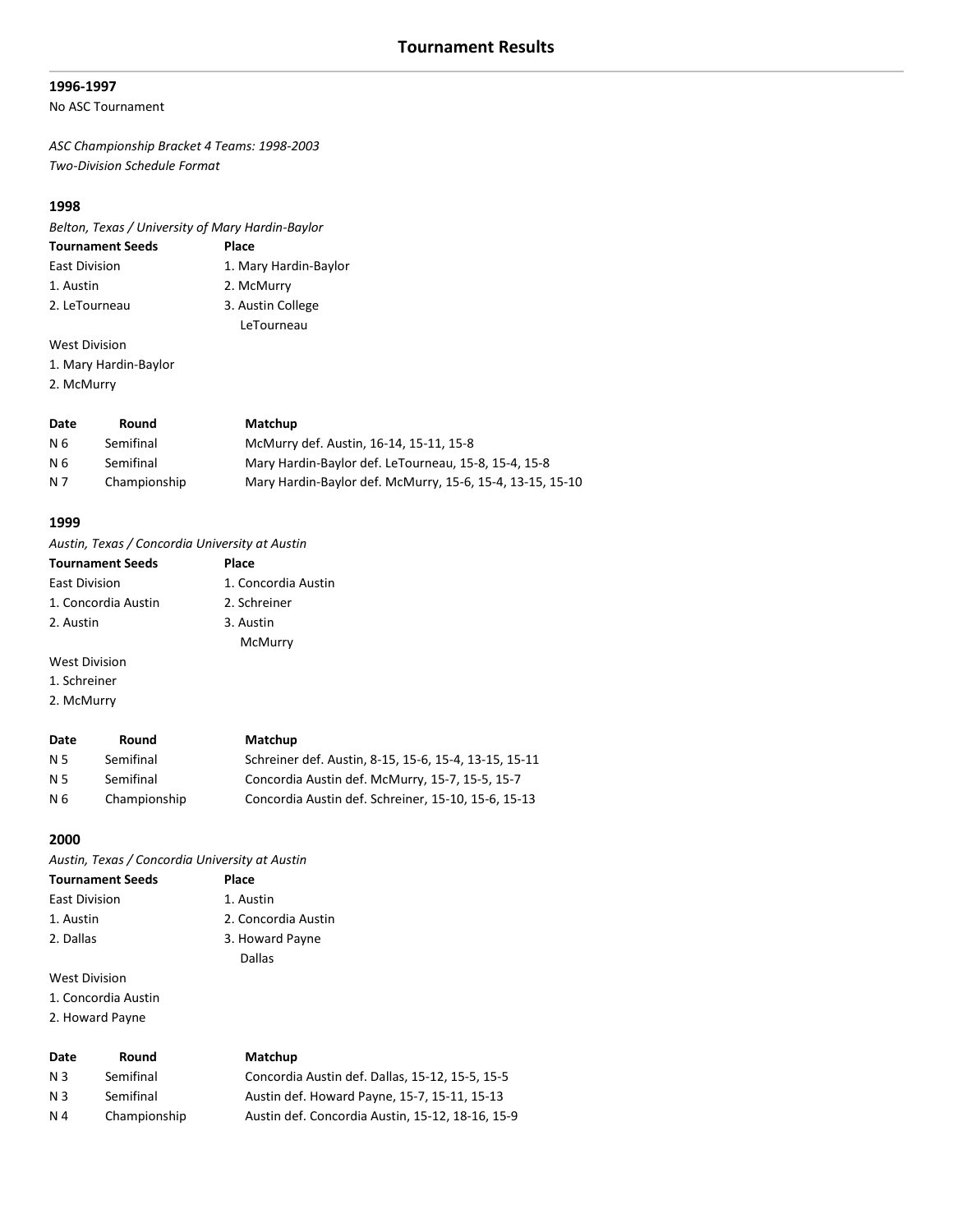*Marshall, Texas / East Texas Baptist University*

| <b>Tournament Seeds</b> | Place                 |
|-------------------------|-----------------------|
| <b>East Division</b>    | 1. East Texas Baptist |
| 1. East Texas Baptist   | 2. Austin             |
| 2. Austin               | 3. Mary Hardin-Baylor |
|                         | McMurry               |
| <b>West Division</b>    |                       |

1. McMurry

2. Mary Hardin-Baylor

| Date           | Round        | Matchup                                                         |
|----------------|--------------|-----------------------------------------------------------------|
| N 2            | Semifinal    | Austin def. McMurry, 34-32, 30-27, 30-22                        |
| N 2            | Semifinal    | East Texas Baptist def. Mary Hardin-Baylor, 30-12, 30-18, 30-23 |
| N <sub>3</sub> | Championship | East Texas Baptist def. Austin, 30-23, 30-24, 30-28             |

Texas Lutheran

#### **2002**

*Abilene, Texas / McMurry University* **Tournament Seeds Place** East Division 1. East Texas Baptist 1. East Texas Baptist 2. Austin

2. Austin 3. McMurry

# West Division

1. McMurry

2. Texas Lutheran

| Date       | Round        | Matchup                                                                   |
|------------|--------------|---------------------------------------------------------------------------|
| N 8        | Semifinal    | East Texas Baptist def. Texas Lutheran, 23-30, 26-30, 30-11, 30-24, 15-13 |
| <b>N 8</b> | Semifinal    | Austin def. McMurry, 29-31, 26-30, 30-24, 30-26, 16-14                    |
| N 9        | Championship | East Texas Baptist def. Austin, 30-27, 30-26, 30-22                       |

# **2003**

| Sherman, Texas / Austin College |                       |  |
|---------------------------------|-----------------------|--|
| <b>Tournament Seeds</b>         | Place                 |  |
| <b>East Division</b>            | 1. East Texas Baptist |  |
| 1. Austin                       | 2. Austin             |  |
| 2. East Texas Baptist           | 3. McMurry            |  |
|                                 | <b>Texas Lutheran</b> |  |
| West Division                   |                       |  |

West Division

1. Texas Lutheran

2. McMurry

| Date | Round        | <b>Matchup</b>                                                            |
|------|--------------|---------------------------------------------------------------------------|
| N 7  | Semifinal    | East Texas Baptist def. Texas Lutheran, 30-23, 26-30, 30-17, 26-30, 15-12 |
| N 7  | Semifinal    | Austin def. McMurry, 30-22, 30-21, 30-23                                  |
| N 8  | Championship | East Texas Baptist def. Austin, 29-31, 30-21, 30-17, 28-30, 15-13         |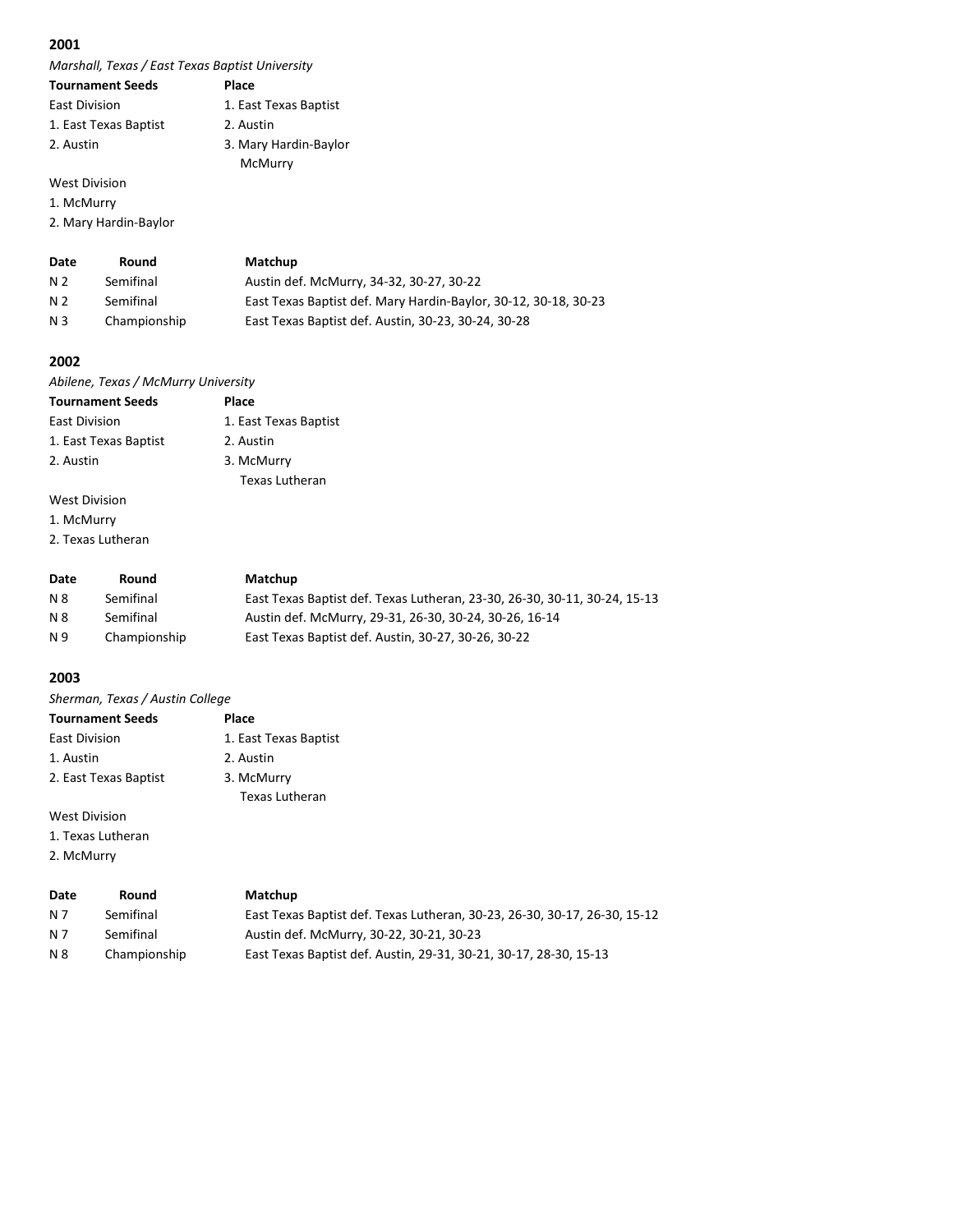# *ASC Championship Bracket 6 Teams: 2004 – Present*

#### **2004**

*Seguin, Texas / Texas Lutheran University*

| <b>Tournament Seeds</b> | Place                 |
|-------------------------|-----------------------|
| <b>East Division</b>    | 1. Texas Lutheran     |
| 1. Austin               | 2. Austin             |
| 2. East Texas Baptist   | 3. East Texas Baptist |
| 3. UT Dallas            | <b>Sul Ross State</b> |
|                         | 5. McMurry            |

West Division **UT Dallas** 1. Texas Lutheran

- 2. Sul Ross State
- 3. McMurry

**Date Round Matchup**

| N 5 | Quarterfinal | East Texas Baptist def. McMurry, 30-26, 30-19, 30-24        |
|-----|--------------|-------------------------------------------------------------|
| N 5 | Quarterfinal | Sul Ross State def. UT Dallas, 30-27, 30-15, 30-27          |
| N 6 | Semifinal    | Texas Lutheran def. East Texas Baptist, 30-21, 30-18, 30-17 |
| N 6 | Semifinal    | Austin def. Sul Ross State, 30-23, 31-33, 30-23, 30-27      |
| N 7 | Championship | Texas Lutheran def. Austin, 33-31, 30-28, 30-19             |
|     |              |                                                             |

#### **2005**

| <b>Tournament Seeds</b> | Place                 |
|-------------------------|-----------------------|
| <b>East Division</b>    | 1. Austin             |
| 1. Austin               | 2. Hardin-Simmons     |
| 2. East Texas Baptist   | 3. East Texas Baptist |
| 3. UT Dallas            | Texas Lutheran        |
|                         | 5. McMurry            |
| <b>West Division</b>    | <b>UT Dallas</b>      |
| 1. Hardin-Simmons       |                       |
| 2. Texas Lutheran       |                       |
| 3. McMurry              |                       |

| Date | Round        | Matchup                                                                   |
|------|--------------|---------------------------------------------------------------------------|
| N 3  | Quarterfinal | East Texas Baptist def. McMurry, 30-23, 30-23, 30-24                      |
| N 3  | Quarterfinal | Texas Lutheran def. UT Dallas, 30-24, 30-22, 30-26                        |
| N 4  | Semifinal    | Hardin-Simmons def. East Texas Baptist, 30-25, 30-23, 25-30, 27-30, 15-12 |
| N 4  | Semifinal    | Austin def. Texas Lutheran, 30-26, 30-21, 30-26                           |
| N 5  | Championship | Austin def. Hardin-Simmons, 30-19, 30-19, 30-24                           |
|      |              |                                                                           |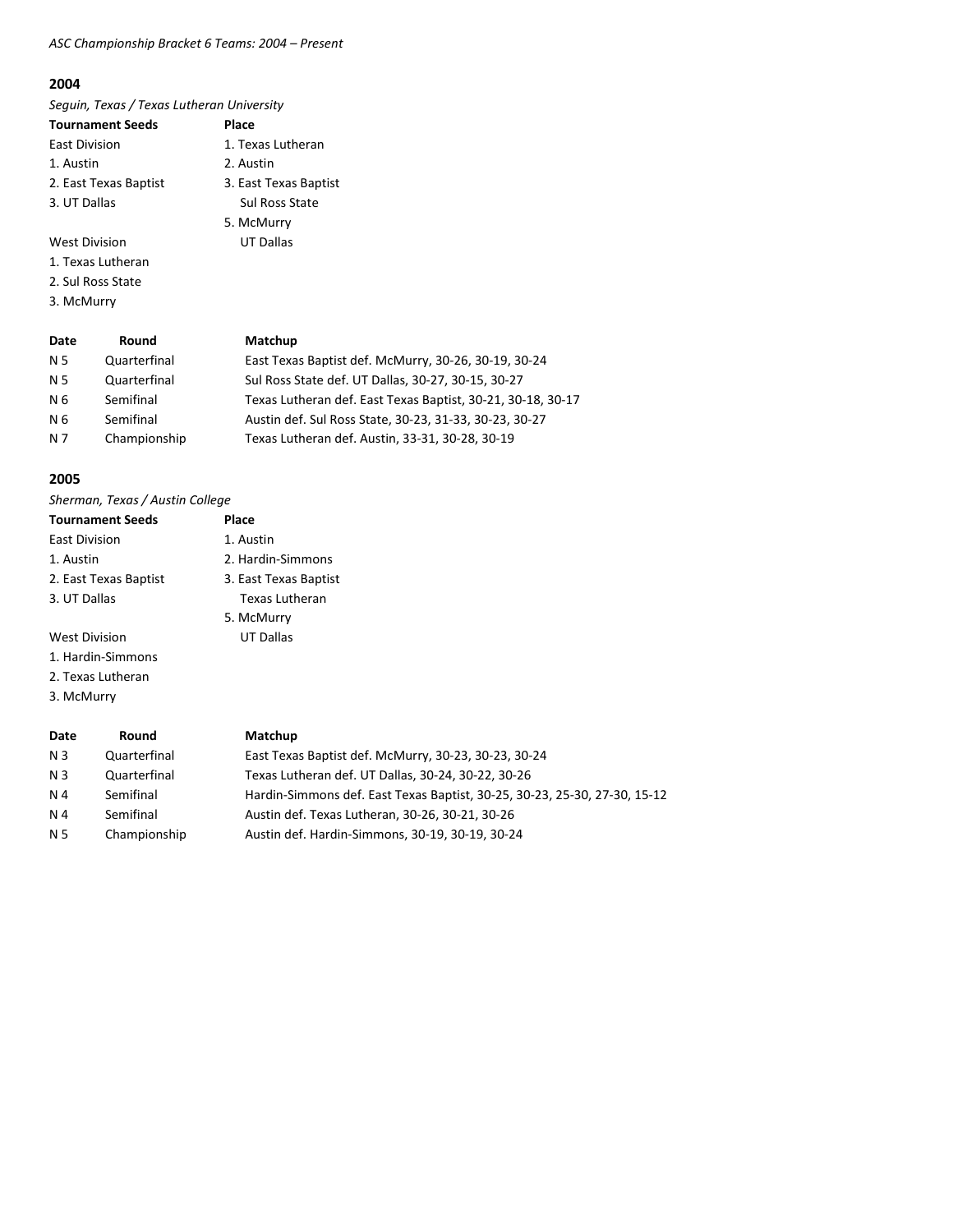*Seguin, Texas / Texas Lutheran University*

| <b>Tournament Seeds</b> | Place                 |
|-------------------------|-----------------------|
| <b>East Division</b>    | 1. Hardin-Simmons     |
| 1. East Texas Baptist   | 2. UT Dallas          |
| 2. UT Dallas            | 3. East Texas Baptist |
| 3. Mary Hardin-Baylor   | <b>Texas Lutheran</b> |
|                         | 5. Mary Hardin-Baylor |

West Division Sul Ross State

1. Texas Lutheran

- 2. Hardin-Simmons
- 3. Sul Ross State

| Date           | Round        | Matchup                                                            |
|----------------|--------------|--------------------------------------------------------------------|
| N <sub>3</sub> | Quarterfinal | Hardin-Simmons def. Mary Hardin-Baylor, 30-27, 17-30, 30-18, 30-27 |
| N 3            | Quarterfinal | UT Dallas def. Sul Ross State, 30-22, 30-23, 23-30, 30-28          |
| N <sub>3</sub> | Semifinal    | Hardin-Simmons def. East Texas Baptist, 30-27, 30-26, 27-30, 30-26 |
| N <sub>3</sub> | Semifinal    | Texas-Dallas def. Texas Lutheran, 31-29, 24-30, 30-24, 30-27       |
| N 4            | Championship | Hardin-Simmons def. UT Dallas, 17-30, 30-26, 30-24, 30-28          |

# **2007**

*Richardson, Texas / University of Texas at Dallas*

| <b>Tournament Seeds</b> | Place                 |
|-------------------------|-----------------------|
| <b>East Division</b>    | 1. Texas Lutheran     |
| 1. UT Dallas            | 2. Hardin-Simmons     |
| 2. East Texas Baptist   | 3. McMurry            |
| 3. Mary Hardin-Baylor   | <b>UT Dallas</b>      |
|                         | 5. East Texas Baptist |
| <b>West Division</b>    | Mary Hardin-Baylor    |
| 1. Hardin-Simmons       |                       |
|                         |                       |

- 2. Texas Lutheran
- 3. McMurry

| Date           | Round        | Matchup                                                               |
|----------------|--------------|-----------------------------------------------------------------------|
| N <sub>2</sub> | Quarterfinal | McMurry def. East Texas Baptist, 27-30, 30-23, 30-27, 26-30, 15-9     |
| N <sub>2</sub> | Quarterfinal | Texas Lutheran def. Mary Hardin-Baylor, 30-27, 30-24, 30-24           |
| N <sub>2</sub> | Semifinal    | Hardin-Simmons def. McMurry, 30-28, 30-18, 33-31                      |
| N <sub>2</sub> | Semifinal    | Texas Lutheran def. UT Dallas, 24-30, 30-21, 30-28, 25-30, 15-12      |
| N <sub>3</sub> | Championship | Texas Lutheran def. Hardin-Simmons, 24-30, 30-21, 30-28, 25-30, 17-15 |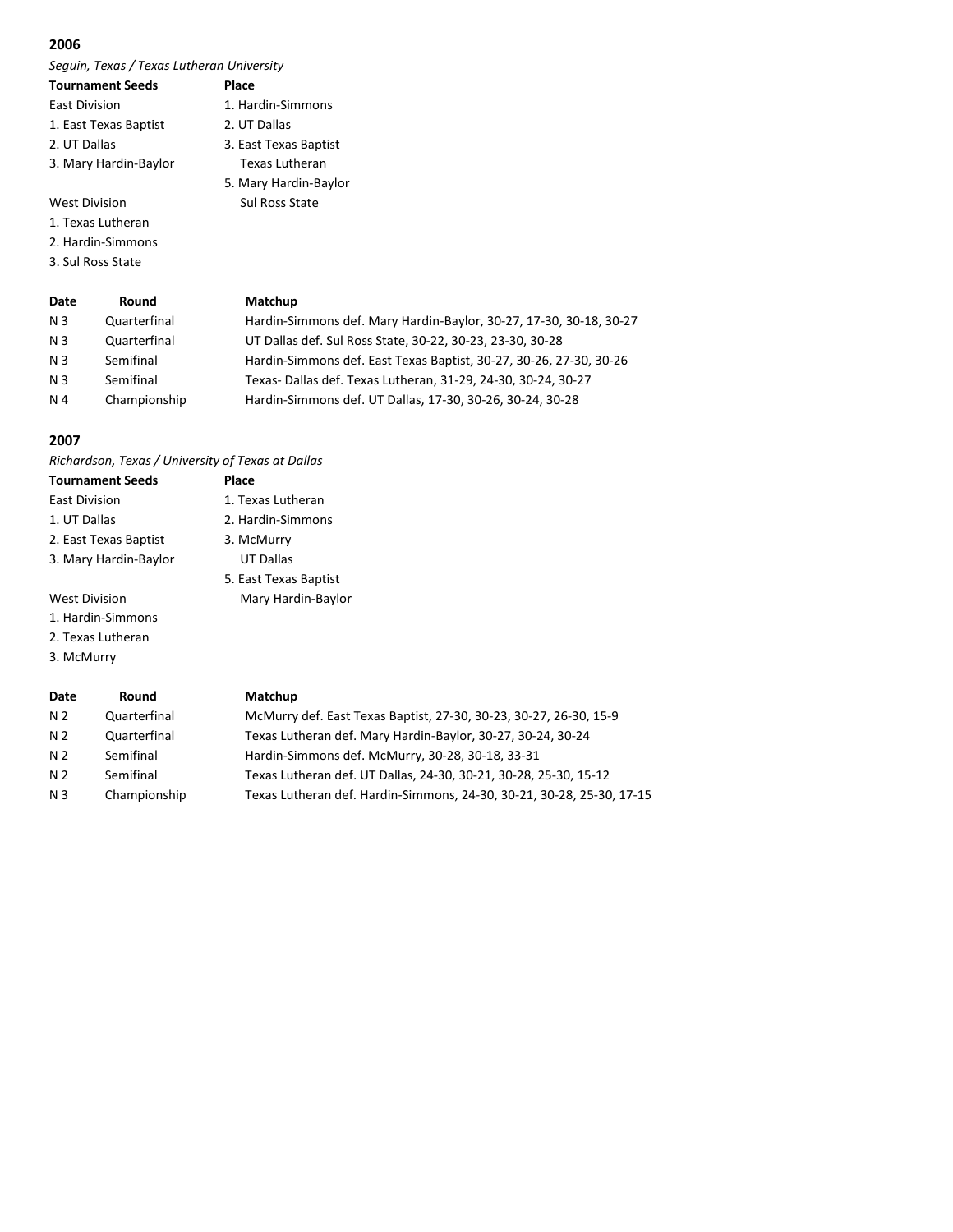*Seguin, Texas / Texas Lutheran University*

| <b>Tournament Seeds</b> | Place                 |
|-------------------------|-----------------------|
| <b>East Division</b>    | 1. UT Dallas          |
| 1. UT Dallas            | 2. East Texas Baptist |
| 2. East Texas Baptist   | 3. Hardin-Simmons     |
| 3. UT Tyler             | Texas Lutheran        |
|                         | 5. McMurry            |
| <b>West Division</b>    | UT Tyler              |

1. Texas Lutheran

2. Hardin-Simmons

3. McMurry

| Date | Round        | Matchup                                                            |
|------|--------------|--------------------------------------------------------------------|
| N 7  | Quarterfinal | Hardin-Simmons def. UT Tyler, 25-7, 25-27, 23-25, 25-16, 19-17     |
| N 7  | Quarterfinal | East Texas Baptist def. McMurry, 25-21, 20-25, 27-29, 25-18, 15-13 |
| N 7  | Semifinal    | East Texas Baptist def. Texas Lutheran, 19-25, 25-22, 25-17, 25-15 |
| N 7  | Semifinal    | UT Dallas def. Hardin-Simmons, 25-22, 25-20, 20-25, 25-23          |
| N 8  | Championship | UT Dallas def. East Texas Baptist, 16-25, 25-12, 25-16, 26-24      |

#### **2009**

*Richardson, Texas / University of Texas at Dallas*

| <b>Tournament Seeds</b> | Place                 |
|-------------------------|-----------------------|
| East Division           | 1. UT Dallas          |
| 1. UT Dallas            | 2. Hardin-Simmons     |
| 2. East Texas Baptist   | 3. McMurry            |
| 3. Mississippi College  | Texas Lutheran        |
|                         | 5. East Texas Baptist |
| West Division           | Mississippi College   |
| 1. Hardin-Simmons       |                       |
| 2. Texas Lutheran       |                       |

3. McMurry

| Date | Round        | Matchup                                                         |
|------|--------------|-----------------------------------------------------------------|
| N 6  | Quarterfinal | McMurry def. East Texas Baptist, 25-23, 25-21, 26-24, 25-16     |
| N 6  | Quarterfinal | Texas Lutheran def. Mississippi College, 24-23, 25-7, 34-32     |
| N 6  | Semifinal    | Hardin-Simmons def. McMurry, 25-16, 25-17, 21-25, 25-19         |
| N 6  | Semifinal    | UT Dallas def. Texas Lutheran, 25-19, 25-18, 25-15              |
| N 7  | Championship | UT Dallas def. Hardin-Simmons, 14-25, 25-16, 25-17, 23-25, 15-6 |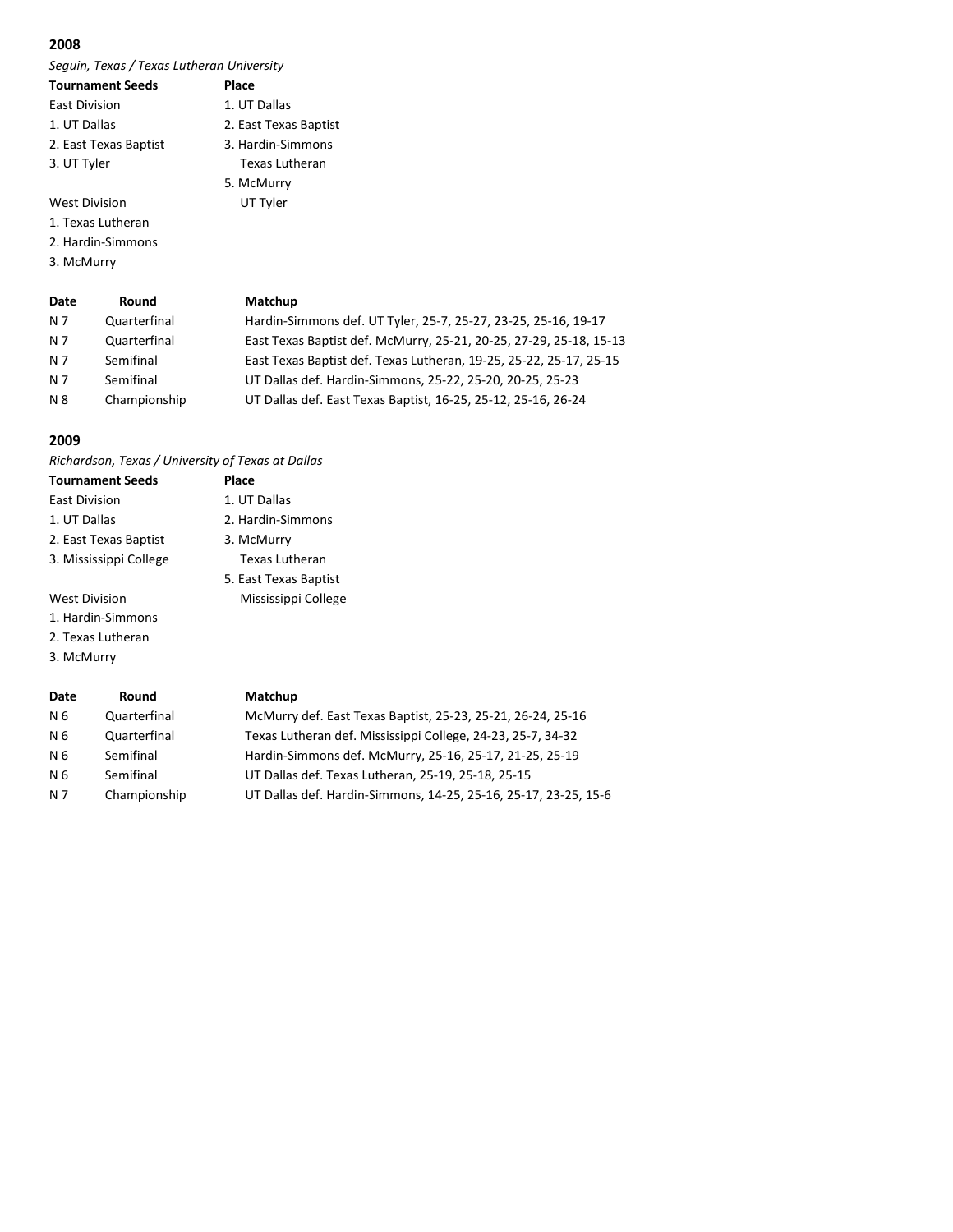*Seguin, Texas / Texas Lutheran University*

| <b>Tournament Seeds</b> | Place                 |
|-------------------------|-----------------------|
| East Division           | 1. Hardin-Simmons     |
| 1. UT Dallas            | 2. Texas Lutheran     |
| 2. East Texas Baptist   | 3. McMurry            |
| 3. UT Tyler             | <b>UT Dallas</b>      |
|                         | 5. East Texas Baptist |
| <b>West Division</b>    | UT Tyler              |
| 1. Texas Lutheran       |                       |
| 2. Hardin-Simmons       |                       |

3. McMurry

| Date | Round        | Matchup                                                             |
|------|--------------|---------------------------------------------------------------------|
| N 5  | Quarterfinal | Hardin-Simmons def. UT Tyler, 25-16, 25-20, 25-22                   |
| N 5  | Quarterfinal | McMurry def. East Texas Baptist, 25-21, 27-25, 25-19                |
| N 5  | Semifinal    | Hardin-Simmons def. UT Dallas, 21-25, 25-22, 25-16, 25-18           |
| N 5  | Semifinal    | Texas Lutheran def. McMurry, 25-23, 25-23, 25-20                    |
| N 6  | Championship | Hardin-Simmons def. Texas Lutheran, 21-25,16-25,25-12,25-20,19-17   |
|      |              | ACC Championship Brasket C Togmes, Dauble Flimination, 2011 Drosont |

*ASC Championship Bracket 6 Teams, Double Elimination: 2011 – Present*

# **2011**

*Richardson, Texas / University of Texas at Dallas*

| <b>Tournament Seeds</b> | Place                 |
|-------------------------|-----------------------|
| East Division           | 1. Hardin-Simmons     |
| 1. UT Dallas            | 2. McMurry            |
| 2. Mary Hardin-Baylor   | 3. UT Tyler           |
| 3. UT Tyler             | 4.UT Dallas           |
|                         | 5. Mary Hardin-Baylor |
| <b>West Division</b>    | <b>Texas Lutheran</b> |
| 1. McMurry              |                       |
| 2. Hardin-Simmons       |                       |

3. Texas Lutheran

| Date           | Round              | Matchup                                                            |
|----------------|--------------------|--------------------------------------------------------------------|
| N <sub>3</sub> | <b>First Round</b> | Mary Hardin-Baylor def. Texas Lutheran, 25-19, 25-21, 29-27        |
| N <sub>3</sub> | <b>First Round</b> | Hardin-Simmons def. UT Tyler, 25-20, 15-25, 25-23, 25-18           |
| N <sub>3</sub> | Second Round       | McMurry def. Mary Hardin-Baylor, 21-25, 25-21, 21-25, 25-16, 17-15 |
| N <sub>3</sub> | Second Round       | Hardin-Simmons def. UT Dallas, 25-21, 22-25, 28-26, 25-16          |
| N 4            | Elimination        | UT Tyler def. Mary Hardin-Baylor, 25-9, 22-25, 25-20, 25-22        |
| N 4            | Elimination        | UT Dallas def. Texas Lutheran, 30-28, 27-29, 25-18, 19-25, 15-11   |
| N 4            | Quarterfinal       | Hardin-Simmons def. McMurry, 19-25, 25-23, 25-23, 25-20            |
| N 4            | Quarterfinal       | UT Tyler def. UT Dallas, 25-15, 25-22, 18-25, 22-25, 16-14         |
| N 5            | Semifinal          | McMurry def. UT Tyler, 25-13, 25-20, 25-23                         |
| N <sub>5</sub> | Championship       | Hardin-Simmons def. McMurry, 25-19, 25-27, 27-25, 17-25, 15-10     |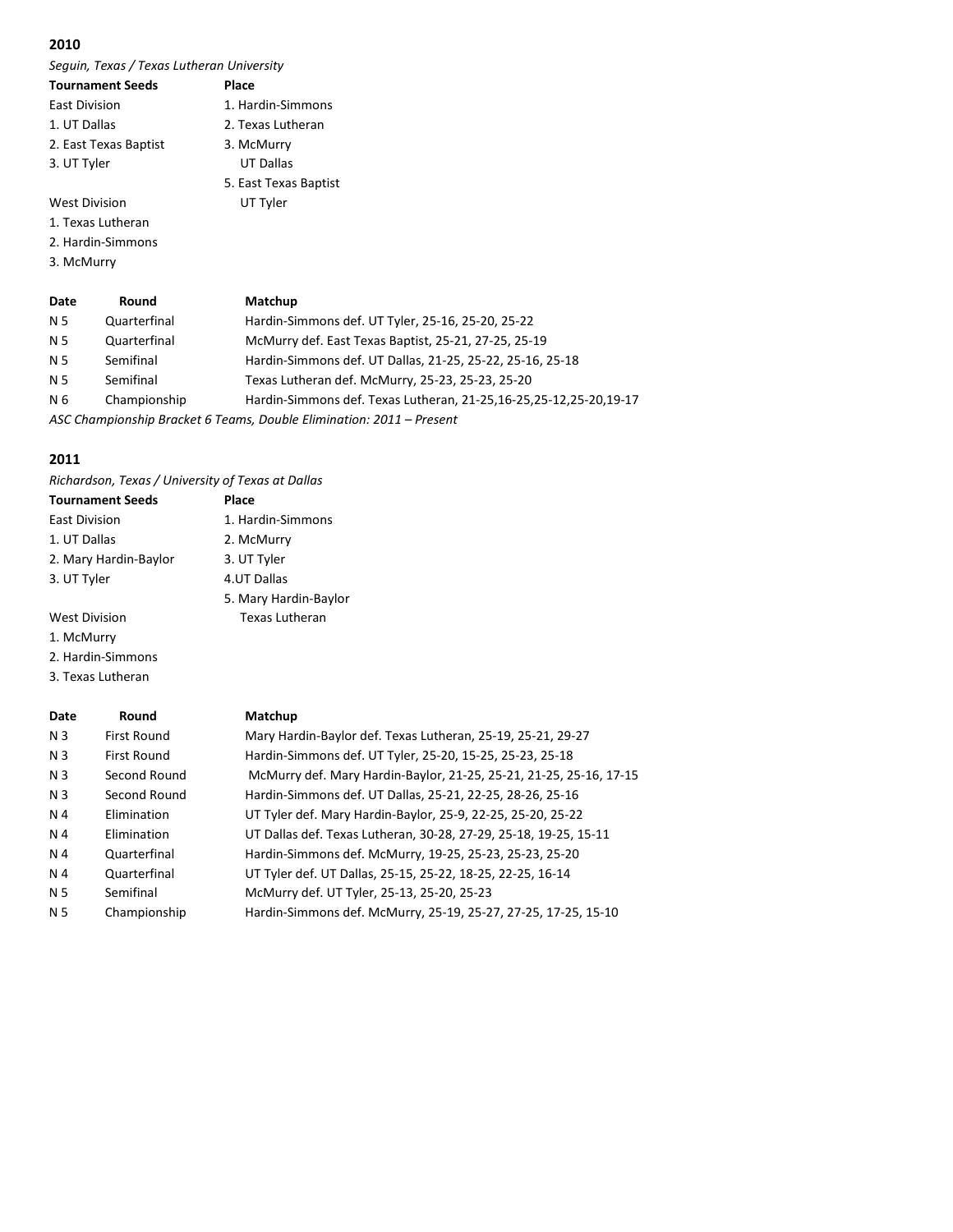*Abilene, Texas / Hardin-Simmons University*

| <b>Tournament Seeds</b> | Place                 |
|-------------------------|-----------------------|
| <b>East Division</b>    | 1. Hardin-Simmons     |
| 1. UT Dallas            | 2. UT Dallas          |
| 2. East Texas Baptist   | 3. Mary Hardin-Baylor |
| 3. Mary Hardin-Baylor   | 4. East Texas Baptist |
|                         | 5. Schreiner          |
| <b>West Division</b>    | Texas Lutheran        |

1. Hardin-Simmons

2. Texas Lutheran

3. Schreiner

| Date           | Round        | Matchup                                                                   |
|----------------|--------------|---------------------------------------------------------------------------|
| N 1            | First Round  | Mary Hardin-Baylor def. Texas Lutheran, 25-15, 25-13, 25-20               |
| N <sub>1</sub> | First Round  | East Texas Baptist def. Schreiner, 17-25, 25-19, 25-21, 25-13             |
| N 1            | Second Round | Mary Hardin-Baylor def. UT Dallas, 25-22, 25-15, 25-22                    |
| N 1            | Second Round | Hardin-Simmons def. East Texas Baptist, 25-20, 18-25, 25-15, 25-19        |
| N <sub>2</sub> | Elimination  | UT Dallas def. Schreiner, 25-23, 25-18, 25-14                             |
| N <sub>2</sub> | Elimination  | East Texas Baptist def. Texas Lutheran, 20-25, 23-25, 32-30, 25-29, 17-15 |
| N <sub>2</sub> | Quarterfinal | Hardin-Simmons def. Mary Hardin-Baylor, 25-17, 16-25, 25-22, 25-19        |
| N <sub>2</sub> | Quarterfinal | UT Dallas def. East Texas Baptist, 25-18, 24-26, 27-25, 25-21             |
| N <sub>3</sub> | Semifinal    | UT Dallas def. Mary Hardin-Baylor, 25-19, 25-20, 25-21, 25-15             |
| N <sub>3</sub> | Championship | Hardin-Simmons def. UT Dallas, 25-23, 25-23, 25-23                        |
|                |              |                                                                           |

*Single-Division Format: 2013-2014*

# **2013**

|                    |                         | Richardson, Texas / University of Texas at Dallas                  |
|--------------------|-------------------------|--------------------------------------------------------------------|
|                    | <b>Tournament Seeds</b> | Place                                                              |
| 1. UT Dallas       |                         | 1. Hardin-Simmons                                                  |
|                    | 2. Mary Hardin-Baylor   | 2. East Texas Baptist                                              |
|                    | 3. Hardin-Simmons       | 3. Mary Hardin-Baylor                                              |
|                    | 4. East Texas Baptist   | 4. UT Dallas                                                       |
| 5. UT Tyler        |                         | 5. Concordia Texas                                                 |
| 6. Concordia Texas |                         | UT Tyler                                                           |
|                    | Round                   |                                                                    |
| Date               |                         | Matchup                                                            |
| N 7                | <b>First Round</b>      | East Texas Baptist def. Concordia Texas, 25-11, 25-9, 14-25, 25-19 |
|                    |                         |                                                                    |

| N 7 | First Round  | Hardin-Simmons def. UT Tyler, 25-17, 22-25, 25-17, 25-22               |
|-----|--------------|------------------------------------------------------------------------|
| N 7 | Second Round | Mary Hardin-Baylor def. East Texas Baptist, 19-25, 26-24, 25-14, 25-23 |
| N 7 | Second Round | Hardin-Simmons def. UT Dallas, 25-16, 25-21, 21-25, 26-24              |
| N 8 | Elimination  | UT Dallas def. Concordia Texas, 25-20, 25-15, 25-11                    |
| N 8 | Elimination  | East Texas Baptist def. UT Tyler, 25-17, 25-17, 25-11                  |
| N 8 | Quarterfinal | Hardin-Simmons def. Mary Hardin-Baylor, 25-16, 25-17, 25-13            |
| N 8 | Quarterfinal | East Texas Baptist def. UT Dallas, 25-17, 25-22, 19-25, 25-13          |
| N 9 | Semifinal    | East Texas Baptist def. Mary Hardin-Baylor, 18-25, 25-20, 25-20, 25-13 |
| N 9 | Championship | East Texas Baptist def. Hardin-Simmons, 25-18, 25-14, 18-25, 25-22     |
| N 9 | Championship | Hardin-Simmons def. East Texas Baptist, 25-21, 25-16, 15-25, 26-24     |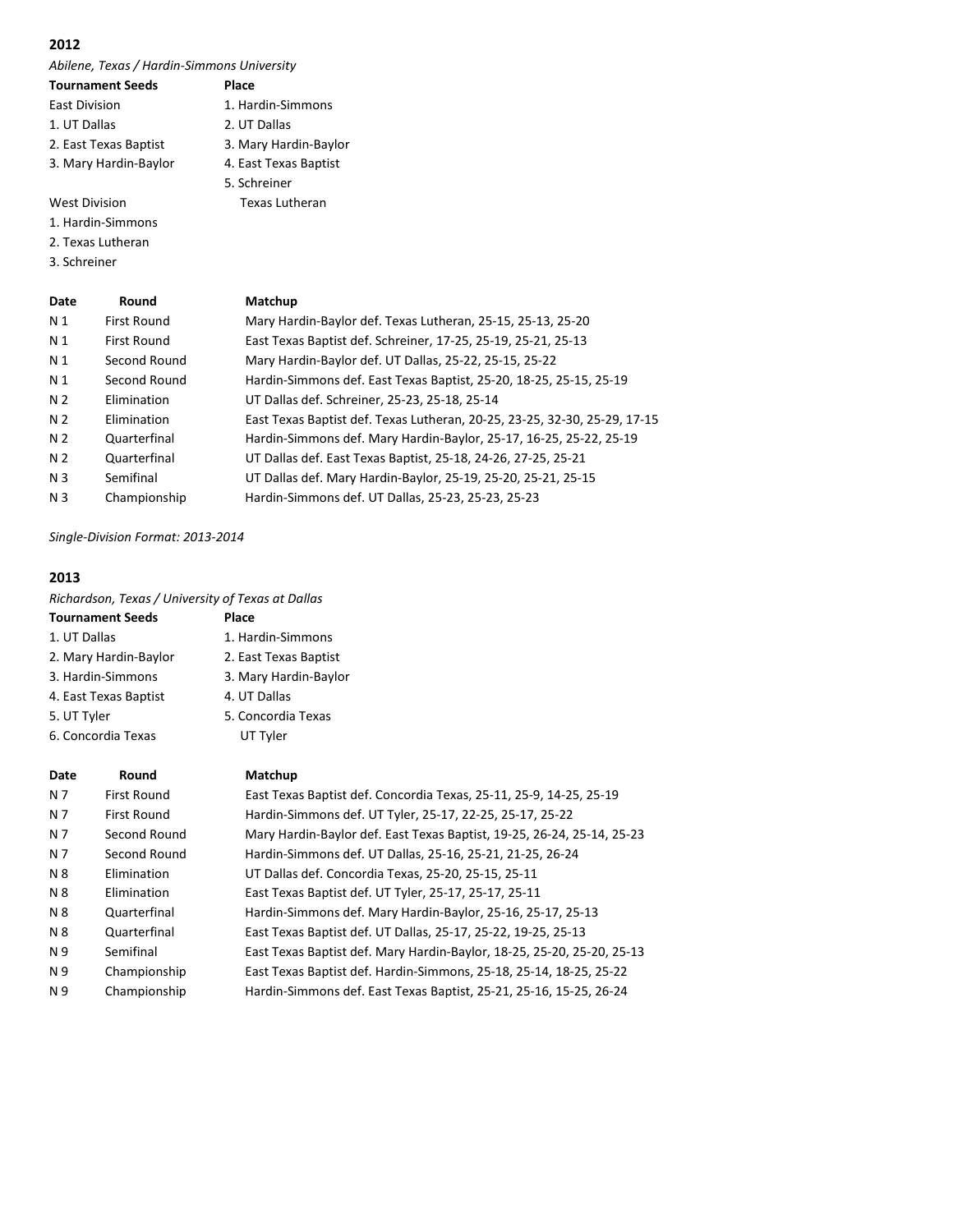*Belton, Texas / University of Mary Hardin-Baylor*

| <b>Tournament Seeds</b> | Place                 |
|-------------------------|-----------------------|
| 1. Mary Hardin-Baylor   | 1. Mary Hardin-Baylor |
| 2. East Texas Baptist   | 2. UT Dallas          |
| 3. UT Dallas            | 3. East Texas Baptist |
| 4. UT Tyler             | 4. Hardin-Simmons     |
| 5. Concordia Texas      | 5. Concordia Texas    |
| 6. Hardin-Simmons       | UT Tyler              |
|                         |                       |

| Date | Round              | Matchup                                                             |
|------|--------------------|---------------------------------------------------------------------|
| N 6  | <b>First Round</b> | UT Dallas def. Hardin-Simmons; 25-14, 25-15, 27-25                  |
| N 6  | <b>First Round</b> | UT Tyler def. Concordia Texas; 25-12, 23-25, 18-25, 25-21, 15-6     |
| N 6  | Second Round       | UT Dallas def. East Texas Baptist; 25-20, 25-20, 25-21              |
| N 6  | Second Round       | Mary Hardin-Baylor def. UT Tyler; 25-22, 25-8, 25-20                |
| N 7  | Elimination        | Hardin-Simmons def. UT Tyler; 25-22, 19-25, 25-16, 25-19            |
| N 7  | Elimination        | East Texas Baptist def. Concordia Texas; 25-20, 25-21, 25-21        |
| N 7  | Quarterfinal       | Mary Hardin-Baylor def. UT Dallas; 25-23, 25-18, 28-30, 22-25, 15-9 |
| N 7  | Quarterfinal       | East Texas Baptist def. Hardin-Simmons; 25-14, 25-18, 19-25, 27-25  |
| N 7  | Semifinal          | UT Dallas def. East Texas Baptist; 25-18, 25-14, 25-17              |
| N 8  | Championship       | Mary Hardin-Baylor def. UT Dallas; 25-23, 26-24, 23-25, 25-20       |

*Two-Division Format: 2015 – Present*

# **2015**

*Richardson, Texas / University of Texas at Dallas*

| <b>Tournament Seeds</b> | Place                 |
|-------------------------|-----------------------|
| <b>East Division</b>    | 1. UT Dallas          |
| 1. UT Dallas            | 2. Mary Hardin-Baylor |
| 2. East Texas Baptist   | 3. Concordia Texas    |
| 3. UT Tyler             | 4. UT Tyler           |
|                         | 5. East Texas Baptist |
| <b>West Division</b>    | Hardin-Simmons        |

- 
- 1. Mary Hardin-Baylor
- 2. Concordia Texas
- 3. Hardin-Simmons

| Date           | Round              | Matchup                                                                   |
|----------------|--------------------|---------------------------------------------------------------------------|
| N <sub>5</sub> | <b>First Round</b> | Hardin-Simmons def. East Texas Baptist; 25-19, 25-23, 26-24               |
| N <sub>5</sub> | <b>First Round</b> | Concordia Texas def. UT Tyler; 22-25, 25-21, 25-21, 20-25, 15-10          |
| N <sub>5</sub> | Second Round       | Mary Hardin-Baylor def. Hardin-Simmons; 25-18, 25-17, 25-20               |
| N 5            | Second Round       | UT Dallas def. Concordia Texas; 25-6, 25-2, 25-19                         |
| N 6            | Elimination        | UT Tyler def. Hardin-Simmons; 25-14, 17-25, 25-19, 25-17                  |
| N <sub>6</sub> | Elimination        | Concordia Texas def. East Texas Baptist; 25-20, 25-19, 21-25, 20-25, 15-7 |
| N 6            | Quarterfinal       | UT Dallas def. Mary Hardin-Baylor; 25-12, 22-25, 25-17, 32-30             |
| N 6            | Quarterfinal       | Concordia Texas def. UT Tyler; 25-17, 25-20, 21-25, 25-20                 |
| N 7            | Semifinal          | Mary Hardin-Baylor def. Concordia Texas; 25-19, 25-15, 25-15              |
| N 7            | Championship       | UT Dallas def. Mary Hardin-Baylor; 25-10, 25-19, 25-18                    |
|                |                    |                                                                           |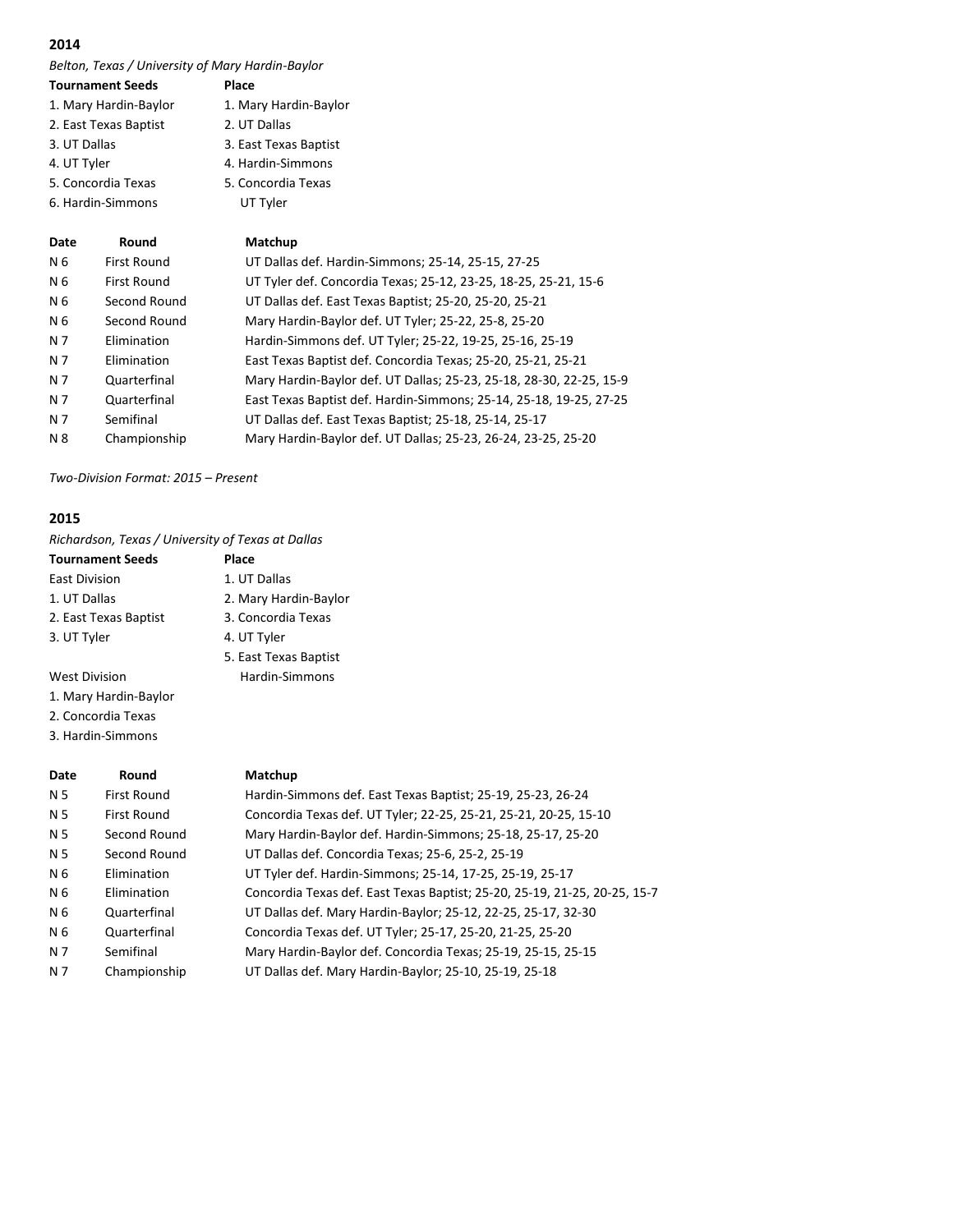*Belton, Texas / University of Mary Hardin-Baylor*

| <b>Tournament Seeds</b> | Place                 |
|-------------------------|-----------------------|
| East Division           | 1. UT Dallas          |
| 1. UT Dallas            | 2. Mary Hardin-Baylor |
| 2. UT Tyler             | 3. East Texas Baptist |
| 3. East Texas Baptist   | 4. Hardin-Simmons     |
|                         | 5. UT Tyler           |
| <b>West Division</b>    | Howard Payne          |

1. Mary Hardin-Baylor

2. Hardin-Simmons

3. Howard Payne

| Date           | Round              | Matchup                                                                              |
|----------------|--------------------|--------------------------------------------------------------------------------------|
| N <sub>3</sub> | <b>First Round</b> | East Texas Baptist def. Hardin-Simmons; 25-23, 25-19, 21-25, 29-27                   |
| N 3            | <b>First Round</b> | UT Tyler def. Howard Payne; 25-9, 25-10, 26-24                                       |
| N 3            | Second Round       | UT Dallas def. East Texas Baptist; 25-19, 25-19, 25-17                               |
| N 3            | Second Round       | Mary Hardin-Baylor def. UT Tyler; 27-25, 25-22, 17-25, 25-19                         |
| N 4            | Elimination        | East Texas Baptist def. Howard Payne; 25-18, 25-16, 20-25, 20-25, 15-10              |
| N 4            | Elimination        | Hardin-Simmons def. UT Tyler; 20-25, 25-22, 25-21, 25-18                             |
| N 4            | Quarterfinal       | Mary Hardin-Baylor def. UT Dallas; 25-20, 23-25, 27-25, 22-25, 15-11                 |
| N 4            | Quarterfinal       | East Texas Baptist def. Hardin-Simmons; 16-25, 25-23, 26-24, 25-13                   |
| N <sub>5</sub> | Semifinal          | UT Dallas def. East Texas Baptist; 25-23, 25-13, 25-18                               |
| N 5            | Championship       | UT Dallas def. Mary Hardin-Baylor; 25-20, 25-21, 25-19 (UTD forces "If Needed Game") |
| N 5            | Championship       | UT Dallas def. Mary Hardin-Baylor; 21-25, 25-13, 22-25, 25-19                        |
|                |                    |                                                                                      |

#### **2017**

*Richardson, Texas / University of Texas at Dallas*

| <b>Tournament Seeds</b> | Place                 |
|-------------------------|-----------------------|
| East Division           | 1. UT Dallas          |
| 1. UT Dallas            | 2. Mary Hardin-Baylor |
| 2. UT Tyler             | 3. Concordia Texas    |
| 3. East Texas Baptist   | 4. East Texas Baptist |
|                         | 5. UT Tyler           |
| <b>West Division</b>    | Hardin-Simmons        |
| 1. Mary Hardin-Baylor   |                       |
| 2. Concordia Texas      |                       |

3. Hardin-Simmons

| Date           | Round              | Matchup                                                                                             |
|----------------|--------------------|-----------------------------------------------------------------------------------------------------|
| N <sub>2</sub> | <b>First Round</b> | Hardin-Simmons def. UT Tyler; 25-15, 14-25, 25-16, 25-18                                            |
| N 2            | First Round        | Concordia Texas def. East Texas Baptist; 25-20, 25-20, 25-23                                        |
| N 2            | Second Round       | Mary Hardin-Baylor def. Hardin-Simmons; 25-22, 25-22, 25-21                                         |
| N <sub>2</sub> | Second Round       | UT Dallas def. Concordia Texas; 25-15, 25-11, 25-20                                                 |
| N <sub>3</sub> | Elimination        | East Texas Baptist def. Hardin-Simmons; 17-25, 25-16, 22-25, 29-27, 15-10                           |
| N <sub>3</sub> | Elimination        | Concordia Texas def. UT Tyler; 13-25, 28-26, 25-14, 25-21                                           |
| N <sub>3</sub> | Quarterfinal       | UT Dallas def. Mary Hardin-Baylor; 25-22, 25-22, 25-23                                              |
| N <sub>3</sub> | Quarterfinal       | Concordia Texas def. East Texas Baptist; 23-25, 25-18, 26-24, 25-18                                 |
| N 4            | Semifinal          | Mary Hardin-Baylor def. Concordia Texas; 25-20, 25-16, 26-28, 25-13                                 |
| N 4            | Championship       | Mary Hardin-Baylor def. UT Dallas; 25-15, 26-24, 24-26, 25-15, 15-11 (UMHB forces "If Needed Game") |
| N 4            | Championship       | UT Dallas def. Mary Hardin-Baylor; 25-17, 25-22, 25-23                                              |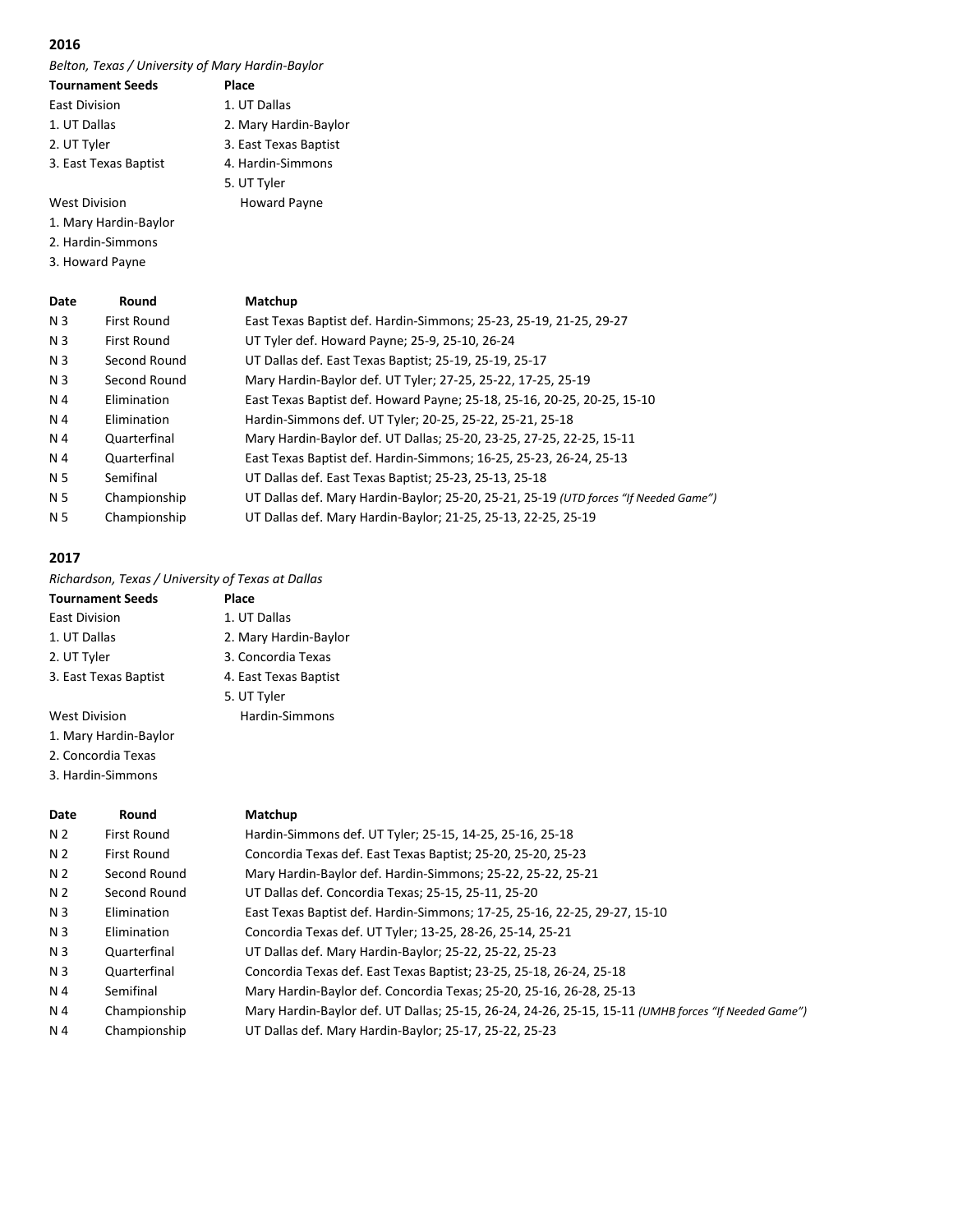# *First Round Elimination Format: 2018*

#### **2018**

*Belton, Texas / University of Mary Hardin-Baylor*

- **Tournament Seeds Place** East Division 1. Mary Hardin-Baylor 1. UT Dallas 2. UT Dallas 2. East Texas Baptist 3. Concordia Texas 3. LeTourneau 3aptist
- West Division **LeTourneau**
- 1. Mary Hardin-Baylor
- 2. Concordia Texas
- 3. McMurry

|  | 4. McMurry |                                                  |  |
|--|------------|--------------------------------------------------|--|
|  |            | 5. East Texas B                                  |  |
|  |            | $I \wedge T \wedge I \wedge I \wedge I \wedge I$ |  |

| Date           | Round              | Matchup                                                              |
|----------------|--------------------|----------------------------------------------------------------------|
| N <sub>1</sub> | <b>First Round</b> | Concordia Texas def. LeTourneau; 25-15, 23-25, 25-19, 25-19          |
| N <sub>1</sub> | <b>First Round</b> | McMurry def. East Texas Baptist; 25-21, 20-15, 25-13, 25-19          |
| N <sub>2</sub> | Second Round       | UT Dallas def. Concordia Texas; 25-17, 25-17, 25-17                  |
| N <sub>2</sub> | Second Round       | Mary Hardin-Baylor def. McMurry; 25-16, 25-17, 22-25, 25-22          |
| N <sub>2</sub> | Elimination        | Concordia Texas def. McMurry; 25-20, 25-15, 25-13                    |
| N <sub>2</sub> | Semifinal          | Mary Hardin-Baylor def. UT Dallas; 26-24, 19-25, 25-23, 25-21        |
| N <sub>3</sub> | Semifinal          | UT Dallas def. Concordia Texas; 25-15, 25-18, 25-22                  |
| N <sub>3</sub> | Championship       | Mary Hardin-Baylor def. UT Dallas; 25-17, 18-25, 25-20, 22-25, 15-13 |

*Single Elimination/Wild Card Format: 2019*

# **2019**

*Richardson, Texas / University of Texas at Dallas*

| <b>Tournament Seeds</b> | Place                 |  |
|-------------------------|-----------------------|--|
| East Division           | 1. UT Dallas          |  |
| 1. UT Dallas            | 2. Mary Hardin-Baylor |  |
| 2. LeTourneau           | 3. Concordia Texas    |  |
|                         | LeTourneau            |  |
| <b>West Division</b>    | 5. Hardin-Simmons     |  |
| 1. Mary Hardin-Baylor   | McMurry               |  |
| 2. Concordia Texas      |                       |  |

#### Wild Cards

1. Hardin-Simmons

2. McMurry

| Date      | Round        | Matchup                                                        |
|-----------|--------------|----------------------------------------------------------------|
| N 7       | Quarterfinal | Concordia Texas def. McMurry; 23-25, 25-21, 25-22, 25-17       |
| N 7       | Quarterfinal | LeTourneau def. Hardin-Simmons; 25-17, 20-25, 25-14, 25-22     |
| <b>N8</b> | Semifinal    | UT Dallas def. Concordia Texas; 25-16, 26-24, 19-25, 25-18     |
| N 8       | Semifinal    | Mary Hardin-Baylor def. LeTourneau; 14-25, 25-11, 25-20, 25-22 |
| N 9       | Championship | UT Dallas def. Mary Hardin-Baylor; 20-25, 25-23, 25-16, 25-22  |
|           |              |                                                                |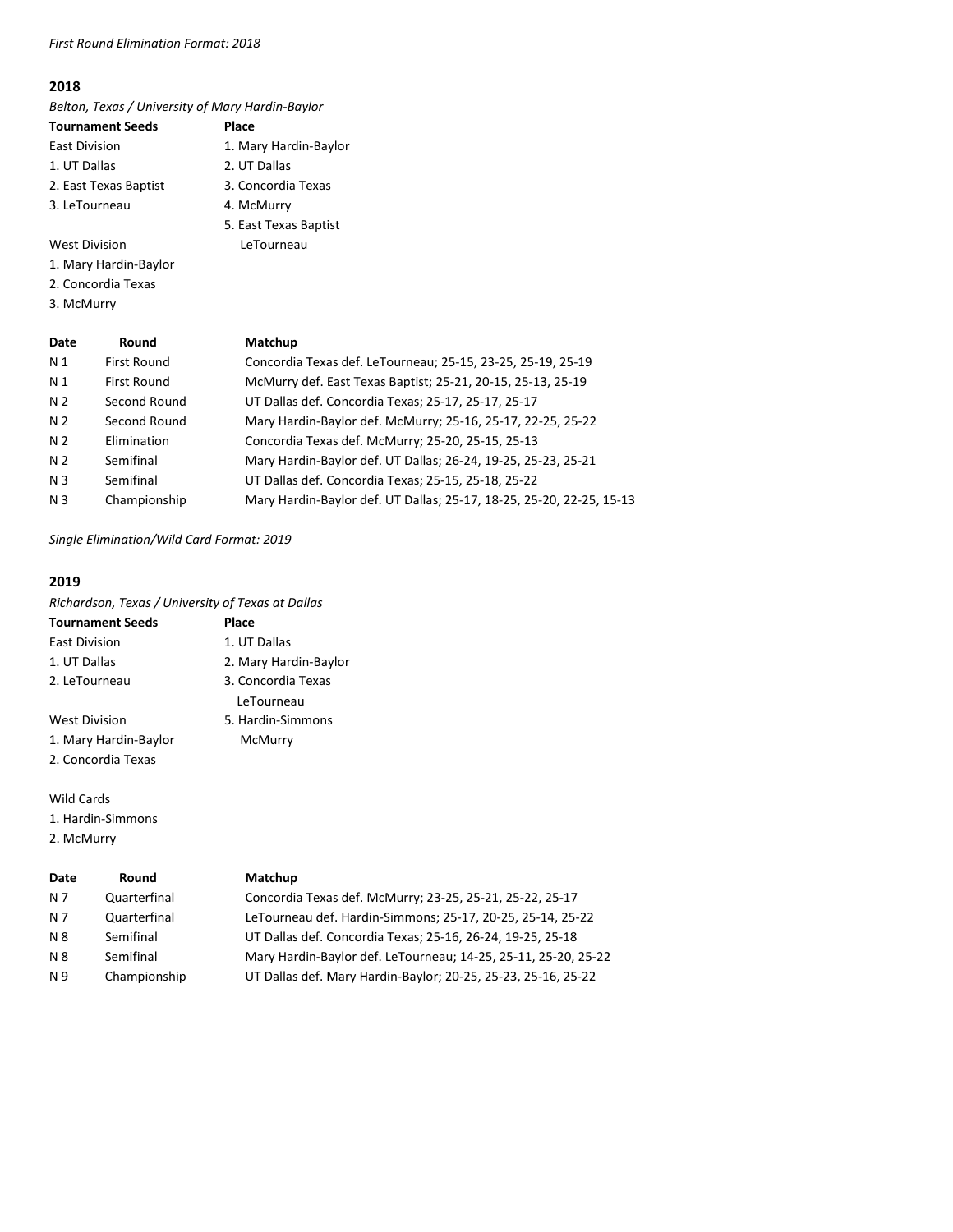# *Two-Division, Single Elimination Format: 2020-21*

# **2020-21**

*Belton, Texas / University of Mary Hardin-Baylor*

| <b>Tournament Seeds</b> | Place                 |
|-------------------------|-----------------------|
| East Division           | 1. Mary Hardin-Baylor |
| 1. UT Dallas            | 2. UT Dallas          |
| 2. LeTourneau           | 3. Concordia Texas    |
| 3. East Texas Baptist   | McMurry               |
| <b>West Division</b>    | 5. LeTourneau         |
| 1. Mary Hardin-Baylor   | East Texas Baptist    |
| 2. Concordia Texas      |                       |
| 3. McMurry              |                       |

| Date     | Round        | Matchup                                                         |
|----------|--------------|-----------------------------------------------------------------|
| April 9  | Quarterfinal | McMurry def. LeTourneau 21-25, 33-31, 21-25, 25-20, 15-11       |
| April 9  | Quarterfinal | Concordia Texas def. East Texas Baptist 25-13, 25-18, 25-20     |
| April 9  | Semifinal    | Mary Hardin-Baylor def. McMurry 25-14, 25-22, 28-26             |
| April 9  | Semifinal    | UT Dallas def. Concordia Texas 25-23, 23-25, 21-25, 25-12, 15-9 |
| April 10 | Final        | Mary Hardin-Baylor def. UT Dallas 25-20, 25-18, 25-19           |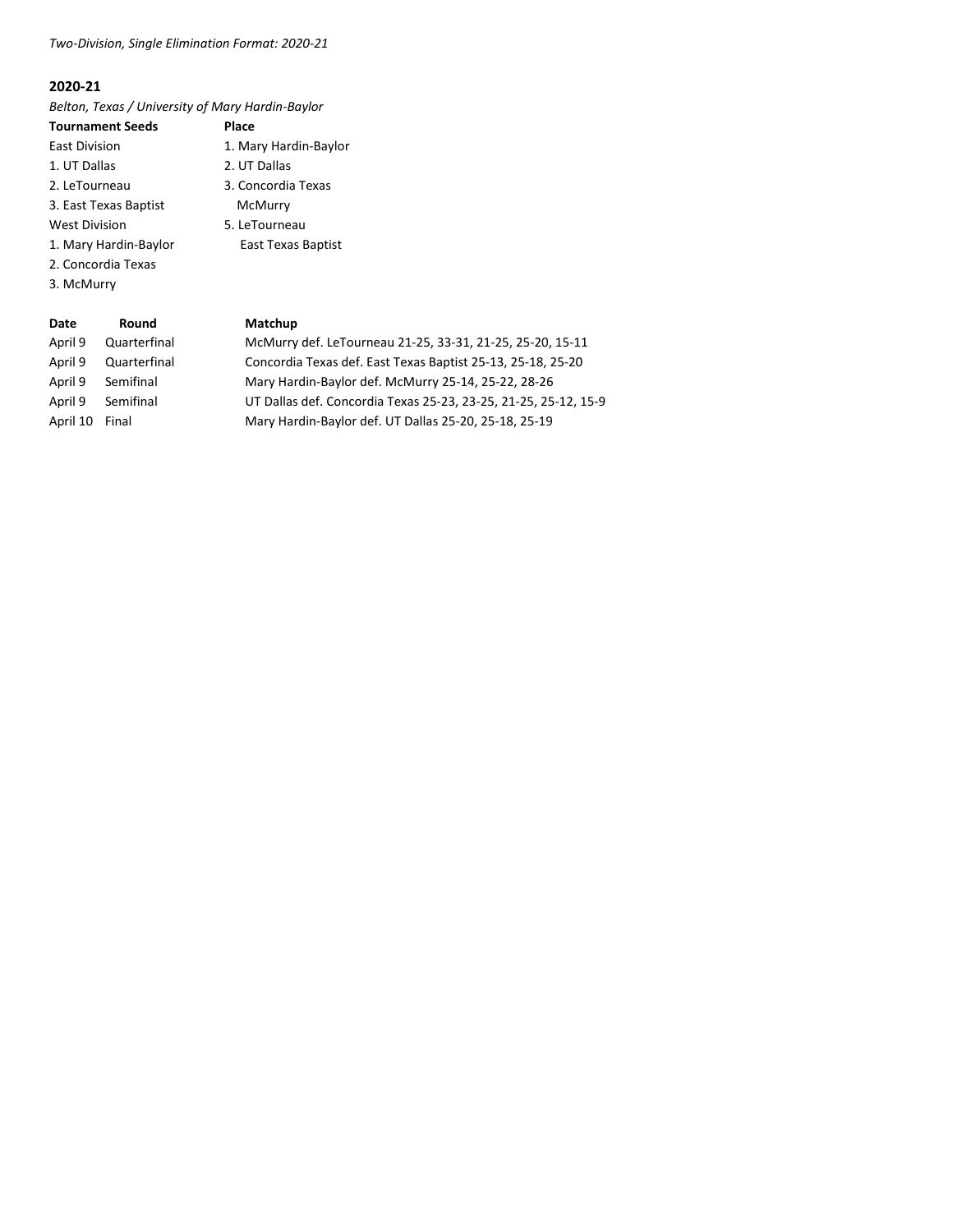# **Most Valuable Players**

| 1998 | Marisa Orsag, Mary Hardin-Baylor     |
|------|--------------------------------------|
| 1999 | LaQuinta Dawson, Concordia-Texas     |
| 2000 | Lindsev McFadden, Austin College     |
| 2001 | Allison Castillo, East Texas Baptist |
| 2002 | Allison Castillo, East Texas Baptist |
| 2003 | Arden Tunnell East Texas Baptist     |
| 2004 | Lindsey Kolmeier, Texas Lutheran     |
| 2005 | Diana Gonzalez, Austin College       |
| 2006 | Virginia Aguilar, Hardin-Simmons     |
| 2007 | Kristen Eldridge, Texas Lutheran     |
| 2008 | Kyleigh Irish, UT Dallas             |
| 2009 | Niki Calverley, UT Dallas            |

| 2010    | Gracen Harris, Hardin-Simmons     |
|---------|-----------------------------------|
| 2011    | Madison Reyes, Hardin-Simmons     |
| 2012    | Madison Reyes, Hardin-Simmons     |
| 2013    | Christine Sas, Hardin-Simmons     |
| 2014    | Kendall Pye, Mary Hardin-Baylor   |
| 2015    | Kayla Jordan, UT Dallas           |
| 2016    | Holyn Handley, UT Dallas          |
| 2017    | Emma Wallbrown, UT Dallas         |
| 2018    | Miranda Klein, Mary Hardin-Baylor |
| 2019    | Jillian Via, UT Dallas            |
| 2020-21 | Hannah Frasca, Mary Hardin-Baylor |

# **All-Tournament Teams**

#### **1998** *(Team not selected)*

#### **1999**

LaQuinta Dawson, CTX (MVP) Kelsey Westaway, CTX Stacey Piland, CTX Julie Winters, SU Jimmie Jo Conn, SU Sabrina Griffin, McM Lindsey Young, AC

#### **2000**

Lindsey McFadden, AC (MVP) Kate Marshall, AC Andrea Fryrear, AC LaQuinta Dawson, CTX Rachel Nobles, CTX Megan Hoffman, UD Alicia Kirk, HPU

#### **2001**

Allison Castillo, ETBU (MVP) Casey Hugman, ETBU Koco Traut, ETBU Jennifer Jackson, AC Catherine Webb, AC Sheri Gilbert, UMHB Danielle Bolin, McM

#### **2002**

Allison Castillo, ETBU (MVP) Casey Hugman, ETBU Koco Traut, ETBU Robin Cook, ETBU Christen Currie, AC Lacey Stewart, AC Lyndsey Llewellyn, McM Abby Glenn, TLU

#### **2003**

Arden Tunnell, ETBU (MVP) Allison Castillo, ETBU Casey Hugman, ETBU Veronica Stephens, AC Becca Harpham, AC Amy Hindes, TLU Lyndsay Llewellyn, McM

#### **2004**

Lindsey Kolmeier, TLU (MVP) Angela Bagwell, TLU Allison Castillo, ETBU Casey Hugman, ETBU Diana Gonzalez, AC Courtney Norris, AC Raeanne Villalva, SRSU

#### **2005**

Diana Gonzalez, AC (MVP) Becca Harpham, AC Veronica Stephens, AC Chelsea Buetow, HSU Megan Lawrence, HSU Angela Kopecki, TLU Arden Tunnell, ETBU

#### **2006**

Virginia Aguilar, HSU (MVP) Holly Amarena, HSU Chelsea Buetow, HSU Shelley Paull, UTD Brittany Fowler, UTD Jill Boyd, ETBU Jamie Lassiter, TLU

#### **2007**

Kristen Eldridge, TLU (MVP) Jessica Stetler, TLU Jamie Jahns, TLU Kaela Parnell, HSU Amanda Curry, HSU Terah Brown, McM Kathryn Adams, UTD

#### **2008**

Kyleigh Irish, UTD (MVP) Niki Calverley, UTD Amber Wetz, UTD Katie Graves, ETBU Traci Twardowski, ETBU Kaela Parnell, HSU Jessica Stetler, TLU

#### **2009**

Niki Calverley, UTD (MVP) Dana Hilzendager, UTD Halea Williams, UTD Chelsea Fowler, HSU Kaela Parnell, HSU Jessica Stetler, TLU MJ Vickers, McM

#### **2010**

Gracen Harris, HSU (MVP) Erin Davis, HSU Christine Sas, HSU Sarah Black, TLU Jessica Stetler, TLU Mandie Moore, MCM Amber Wetz, UTD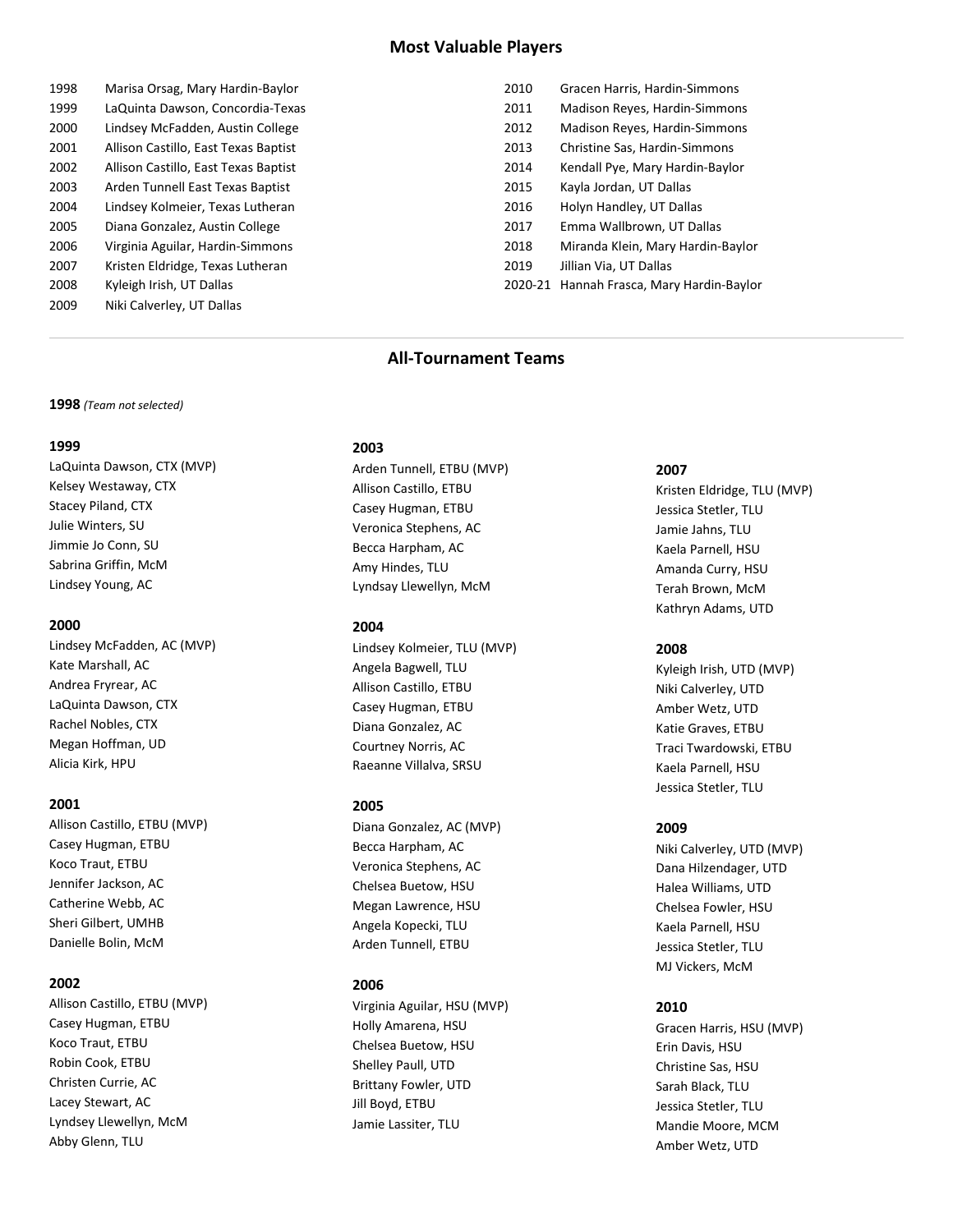Madison Reyes, HSU (MVP) Kaitlin Mitchell, HSU Christine Sas, HSU MJ Vickers, MCM Bailey Marcum, MCM Dana Hilzendager, UTD Danika Waldrep, U T T

#### **2012**

Madison Reyes, HSU (MVP) Christine Sas, HSU Meredith Crawford, UTD Kayla Jordan, UTD Adaeze Elonu, ETBU Hannah Hornsby, HSU Sapphire Reid, UMHB

#### **2013**

Christine Sas, HSU (MVP) Hannah Hornsby, HSU Tori Martinez, HSU Mallory Sanders, ETBU Kolby Sharp, ETBU Lauren Powell, UMHB Abbie Barth, UTD

#### **2014**

Kendall Pye, UMHB (MVP) Shelby Prather, UMHB Abby Voskuil, UMHB Taylour Toso, UTD

Kayla Jordan, UTD Hannah Hornsby, HSU Kayla Taylor, ETBU

#### **2015**

Kayla Jordan, UTD (MVP) Holyn Handley, UTD Michelle Toro, UTD Shelby Prather, UMHB Abby Voskuil, UMHB Skye Truss, CTX Rebecca Floyd, UTT

#### **2016**

Holyn Handley, UTD (MVP) Caroline Shecterle, UTD Michelle Toro, UTD Natasha Evans, UMHB Abby Voskuil, UMHB Mallory Sanders, ETBU Lauren Wish, HSU

#### **201 7**

Emma Wallbrown, UTD (MVP) Caroline Shecterle, UTD Alana Geymer, UTD Natasha Evans, UMHB Corinne Novak, UMHB Marissa Stinson, CTX Meredith Augsburger, ETBU

#### **201 8**

Miranda Klein, UMHB (MVP)

Jenna Gillean, UMHB Corinne Novak, UMHB Lauren Schilling, UTD Caroline Shecterle, UTD Tristyn Massey, CTX Odalis Rodriguez, MCM

#### **201 9**

Jillian Via, UTD (MVP) Lauren Schilling, UTD Caroline Shecterle, UTD Kayla Janikula, UMHB Sarah Paolini, UMHB Lianne VanDyke, CTX Kianna Crow, LETU

#### **2020 -21**

Hannah Frasca, UMHB (MVP) Corinne Novak, UMHB Alli Pierce, UMHB Madison Ball, UTD Catherine Croft, UTD Georgia Quiroz, CTX Kianni Mitchell, MCM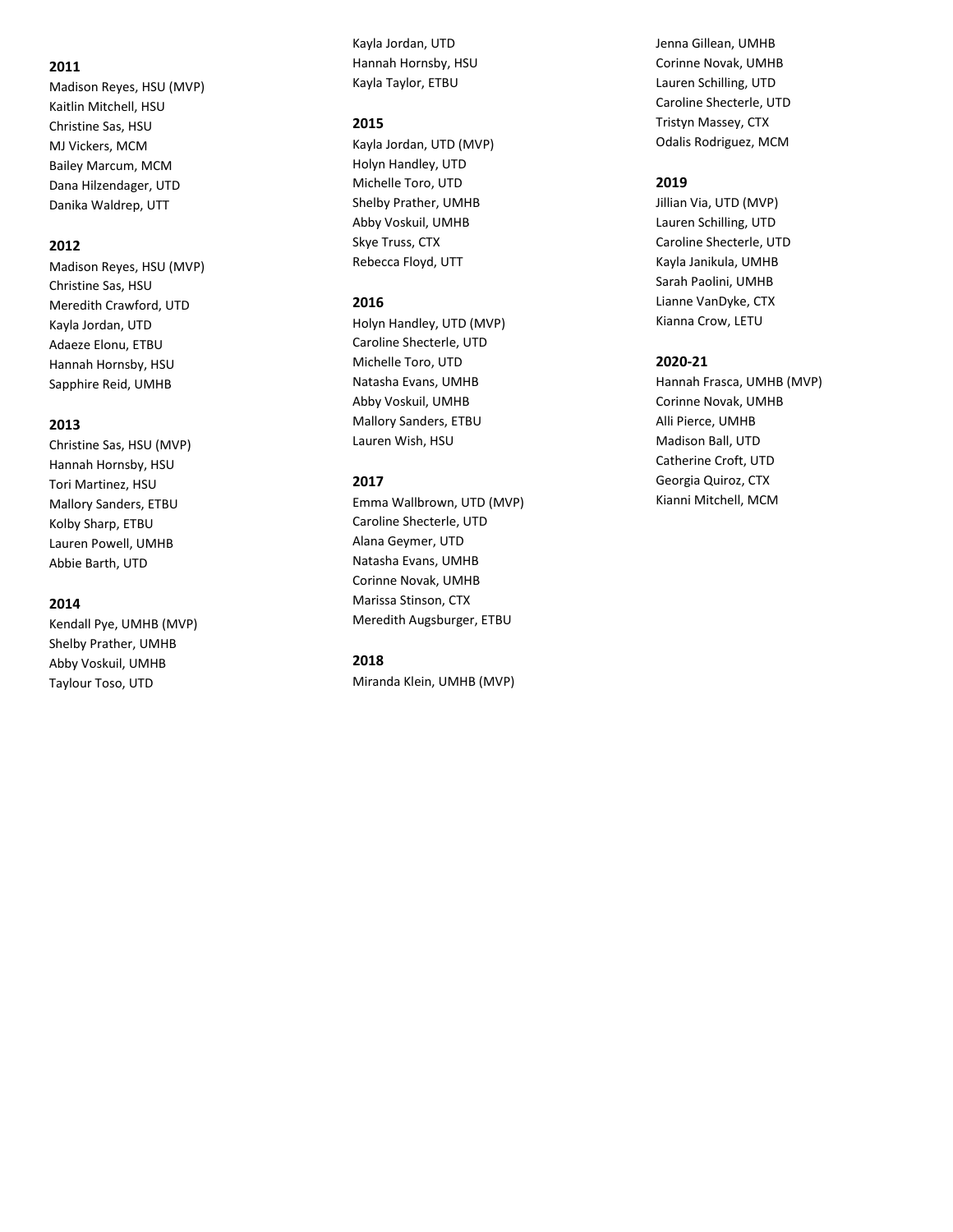#### **Concordia Texas**

LaQuinta Dawson, 99 (MVP), 00 Tristyn Massey, 18 Rachel Nobles, 00 Stacey Piland, 99 Georgia Quiroz, 20-21 Marissa Stinson, 17 Skye Truss, 15 Lianne VanDyke, 19 Kelsey Westaway, 99

# **East Texas Baptist**

Meredith Augsburger, 17 Jill Boyd, 06 Allison Castillo, 01 (MVP), 02 (MVP), 03, 04 Robin Cook, 02 Adaeze Elonu, 12 Katie Graves, 08 Casey Hugman, 01, 02, 03, 04 Mallory Sanders, 13, 16 Kolby Sharp, 13 Kayla Taylor, 14 Koco Trout, 01, 02 Arden Tunnell, 03 (MVP), 05 Traci Twardowski, 08

# **Hardin-Simmons**

Virginia Aguilar, 06 (MVP) Holly Amarena, 06 Chelsea Buetow, 05, 06 Amanda Curry, 07 Erin Davis, 10 Chelsea Fowler, 09 Gracen Harris, 10 (MVP) Hannah Hornsby, 12, 13, 14 Megan Lawrence, 05 Tori Martinez, 13 Kaitlin Mitchell, 11 Kalea Parnell, 07, 08, 09 Madison Reyes, 11 (MVP), 12 (MVP) Christine Sas, 10, 11, 12, 13 (MVP) Lauren Wish, 16

# **Howard Payne**

Alicia Kirk, 00

#### **LeTourneau**

Kianna Crow, 19

#### **Mary Hardin-Baylor**

Natasha Evans, 16, 17 Hannah Frasca, 20-21 (MVP) Sheri Gilbert, 01 Jenna Gillean, 18 Kayla Janikula, 19 Miranda Klein, 18 (MVP) Corinne Novak, 17, 18, 20-21 Sarah Paolini, 19 Alli Pierce, 20-21 Lauren Powell, 13 Shelby Prather, 14, 15 Kendall Pye, 14 (MVP) Sapphire Reid, 12 Abby Voskuil, 14, 15, 16

# **McMurry**

Danielle Bolin, 01 Terah Brown, 07 Sabrina Griffin, 99 Lyndsey Llewellyn, 02, 03 Kianni Mitchell, 20-21 Mandie Moore, 10 Odalis Rodriguez, 18 MJ Vickers, 09, 11

# **Sul Ross State**

Raeanne Villalva, 04

# **UT Dallas**

Kathryn Adams, 07 Madison Ball, 20-21 Abbie Barth, 13 Niki Calverley, 08, 09 (MVP) Meredith Crawford, 12 Catherine Croft, 20-21 Brittany Fowler, 06 Alana Geymer, 17 Holyn Handley, 15, 16 (MVP) Dana Hilzendager, 09, 11 Kyleigh Irish, 08 (MVP) Kayla Jordan, 12, 14, 15 (MVP) Shelley Paull, 06 Lauren Schilling, 18, 19 Caroline Shecterle, 16, 17, 18, 19 Michelle Toro, 15, 16 Taylour Toso, 14 Jillian Via, 19 (MVP) Emma Wallbrown, 17 (MVP) Amber Wetz, 08, 10 Halea Williams, 09

# **Former ASC Members**

#### **Austin**

Christine Currie, 02 Andrea Fryrear, 00 Diana Gonzalez, 04, 05 (MVP) Becca Harpman, 03, 05 Jennifer Jackson, 01 Kate Marshall, 00 Lindsey McFadden, 00 (MVP) Courtney Norris, 04 Veronica Stephens, 03, 05 Lacey Stewart, 02 Catherine Webb, 01 Lindsey Young, 99

# **Dallas**

Megan Hoffman, 00

# **Schreiner**

Jimmie Jo Conn, 99 Julie Winters, 99

# **Texas Lutheran**

Angela Bagwell, 04 Sarah Black, 10 Kristen Eldridge, 07 (MVP) Abby Glenn, 02 Amy Hindes, 03 Jamie Jahns, 07 Lindsey Kolmeier, 04 (MVP) Angela Kopecki, 05 Jamie Lassiter, 06 Jessica Stetler, 07, 08, 09, 10

# **UT Tyler**

Rebecca Floyd, 15 Danika Waldrep, 11